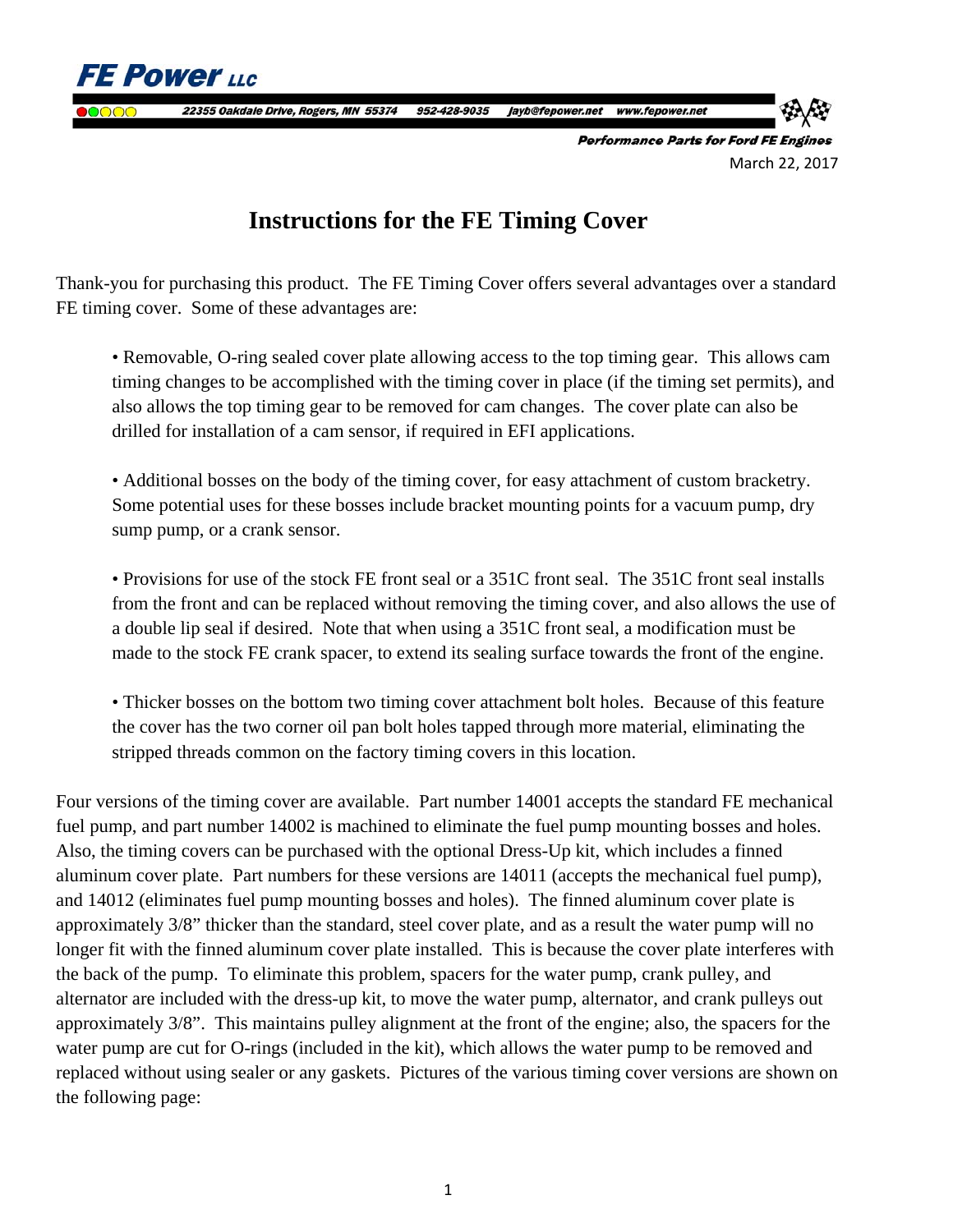

**Performance Parts for Ford FE Engines** March 22, 2017





Part Number 14001 Part Number 14002





Part Number 14011 Part Number 14011 showing all parts included with the kit

## **Installation of the FE Timing Cover**

The timing cover bolts on in the stock location. FE Power LLC recommends that an alignment tool is used, or that the crank spacer is installed through the front seal before the bolts are tightened, in order to help center the seal on the crankshaft snout; this minimizes the potential for front seal leaks.

The two small screws in the cover plate are used to hold the factory timing pointer in place, in some applications. These screws are not fully tightened, and should be installed with Loctite to make sure that they don't come loose during normal operation.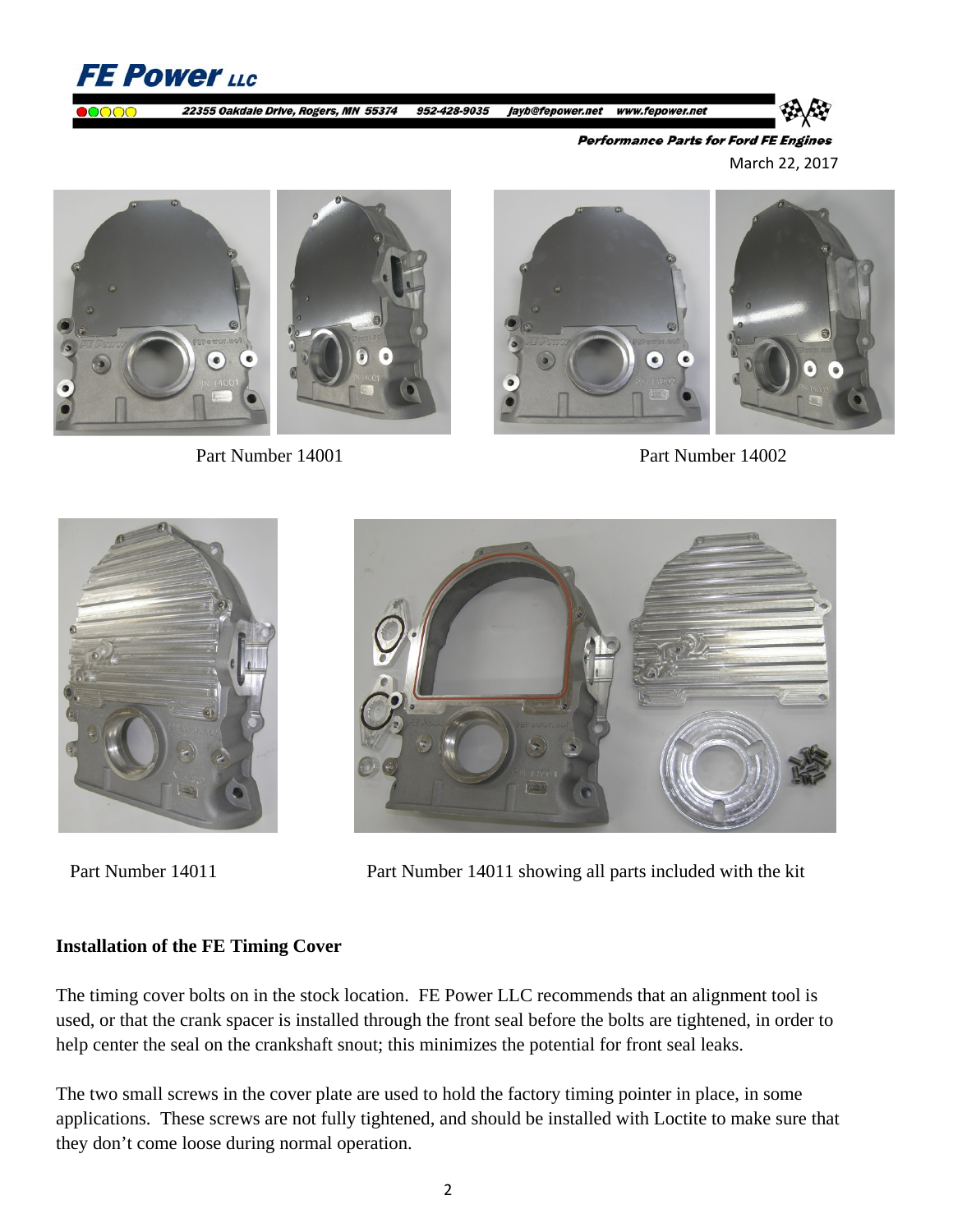**FE Power LLC** 22355 Oakdale Drive, Rogers, MN 55374 952-428-9035 jayb@fepower.net www.fepower.net **Performance Parts for Ford FE Engines** 

March 22, 2017

After the timing cover is bolted in place, test fit the water pump and look for interference between the pump and the timing cover. In particular check the gap between the button head screws holding the cover plate on the timing cover, and the stamped steel rear cover of the water pump. Also, on Edelbrock aluminum water pumps, check for clearance between the reinforcing ribs at the back of the pump, and the edge of the timing cover. FE Power has checked the fit of the timing cover with stock and Edelbrock water pumps, and also with the FE Power water pump adapters and CVR electric water pump, and no interference was noted. However, clearances are **very** tight in some areas, and tolerance stack-up could cause an interference issue. If interference does exist, minor grinding or filing of the water pump or timing cover will solve the problem.

### **Cam Pin**

There is a replacement camshaft alignment pin taped to the instructions included with the timing cover. It is not required to use this pin; however, this pin will be easier to remove if that becomes necessary when removing the top timing gear to access the camshaft. The pin has an internal 10-32 thread. To remove the pin from the assembled engine, thread a good quality 10-32 screw into the pin, and either pull it out by putting a vise grips on the screw, or force the pin out by stacking washers between the pin and the head of the screw, and tightening the screw.

The pin should be a slide fit into the cam and the timing gear, not a press fit. If the pin will not slide into the cam or the top timing gear, run a 5/16" drill bit through them a few times to provide clearance. If you have to hammer the pin into the gear or the cam, it is too tight, and will not be able to be easily removed. After installation of the pin, make sure to use a washer on the cam bolt that is large enough to overlap the pin, and prevent it from coming out. Torque the cam bolt to 45 foot pounds.

#### **Modifications to the stock FE crank spacer when using a 351C seal**

In order to use a 351C front seal with this timing cover, the stock FE crank spacer sleeve must have its sealing surface lengthened; this is because the 351C front seal is located forward of the stock FE seal. Any shop with a lathe can perform this work. Extend the sealing surface back towards the front of the engine by 0.625". The diameter of the sealing surface is the same as the original FE diameter.

#### **Installing a cam sensor through the removable plate**

For an EFI application a cam sensor can be installed through the removable plate, to detect a bolt that is used as a target for the magnetic sensor, and installed in the top cam gear. For timing covers using the